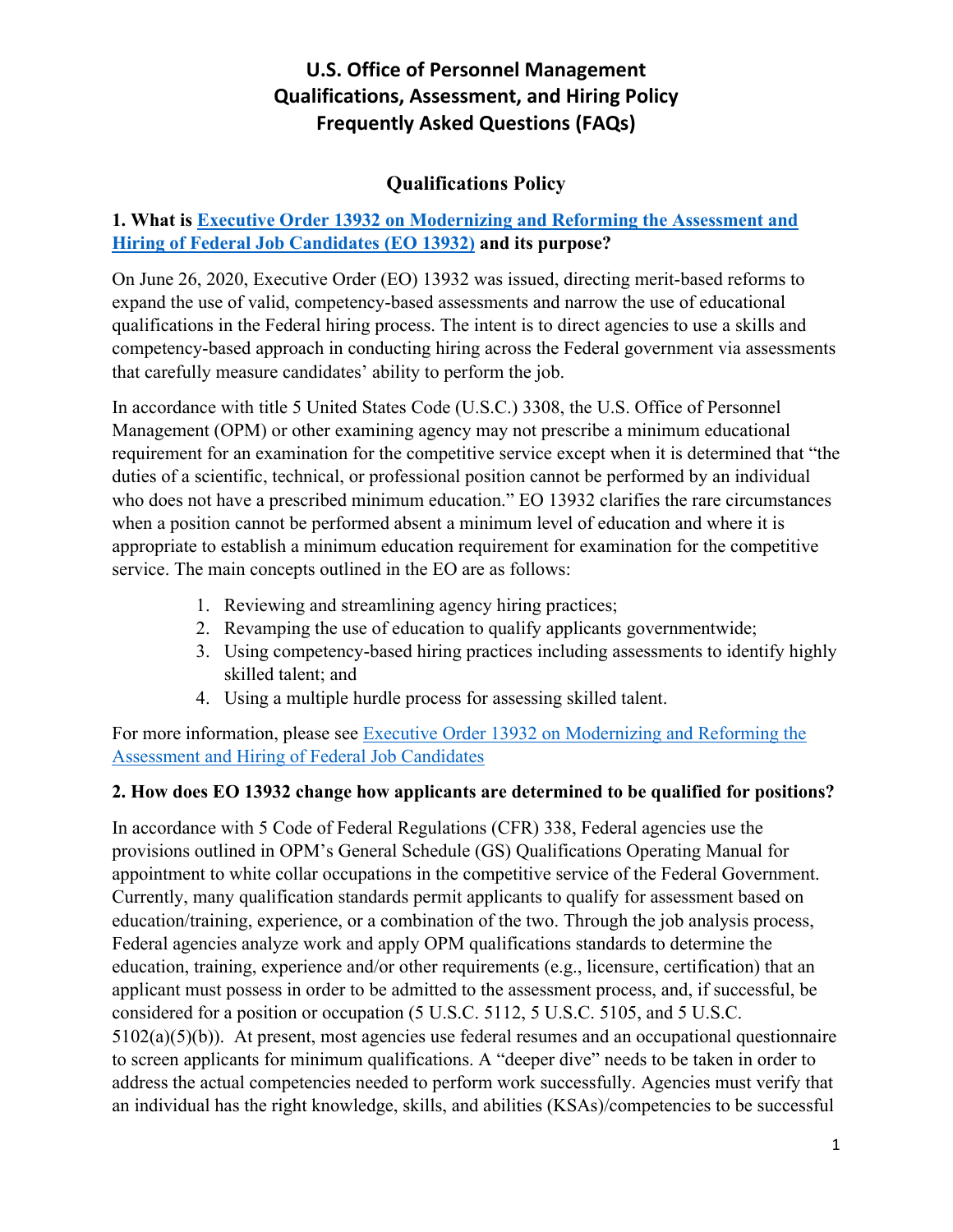in the position and not rely solely on information presented in an applicant's resume or experience claimed in responses to an occupational questionnaire. This may be achieved through the use of a passing grade assessment. Having applicants demonstrate possession of the KSAs/competencies to be successful through a passing grade assessment helps ensure the right talent is identified for the position to be filled.

### **3. What are qualification standards?**

Qualification Standards are a description of the minimum requirements necessary to be admitted to the assessment process. Qualification standards are intended to identify applicants who are likely to perform successfully on the job, and to screen out those who are unlikely to do so. These minimum requirements may include specific job-related work experience, education, medical or physical standards, training, security, and/or licensure/certification. They are not designed to rank candidates, identify the best qualified for a particular position, or substitute for an analysis of an applicant's KSAs/competencies. The qualification standards for white collar occupations are in the General Schedule Qualifications Operating Manual. To review the Operating Manual please visit [OPM's General Schedule Qualification Policies.](https://www.opm.gov/policy-data-oversight/classification-qualifications/general-schedule-qualification-policies/) For information about the Job Qualification System for Trades and Labor Occupations, please visit [OPM's](https://www.opm.gov/policy-data-oversight/classification-qualifications/federal-wage-system-qualifications/)  [Federal Wage System Qualifications.](https://www.opm.gov/policy-data-oversight/classification-qualifications/federal-wage-system-qualifications/)

### **4. What is a job analysis and when is it needed?**

A job analysis identifies the KSAs/competencies directly related to performance on the job. It is a systematic procedure for gathering, documenting, and analyzing information about the content, context, and requirements of the job. It demonstrates that there is a clear relationship between the tasks performed on the job and the KSAs/competencies required to perform the tasks.

Job analysis data should be used to develop effective recruitment, selection, performance management, and career development methodologies.

Job analysis is a foundation for identifying and/or developing assessment tools such as occupational questionnaires, structured interviews, and job knowledge tests. The information (tasks and competencies) gathered during a job analysis can also be applied to other employment practices such as performance appraisals, promotions, and employee development.

Federal regulations provide that each employment practice of the Federal Government generally, and of individual agencies, shall be based on a job analysis that identifies:

- The basic duties and responsibilities;
- The KSAs/competencies required to perform the duties and responsibilities; and
- The factors important in evaluating candidates [\(5 CFR 300.103\)](https://www.govinfo.gov/content/pkg/CFR-2020-title5-vol1/pdf/CFR-2020-title5-vol1-sec300-103.pdf).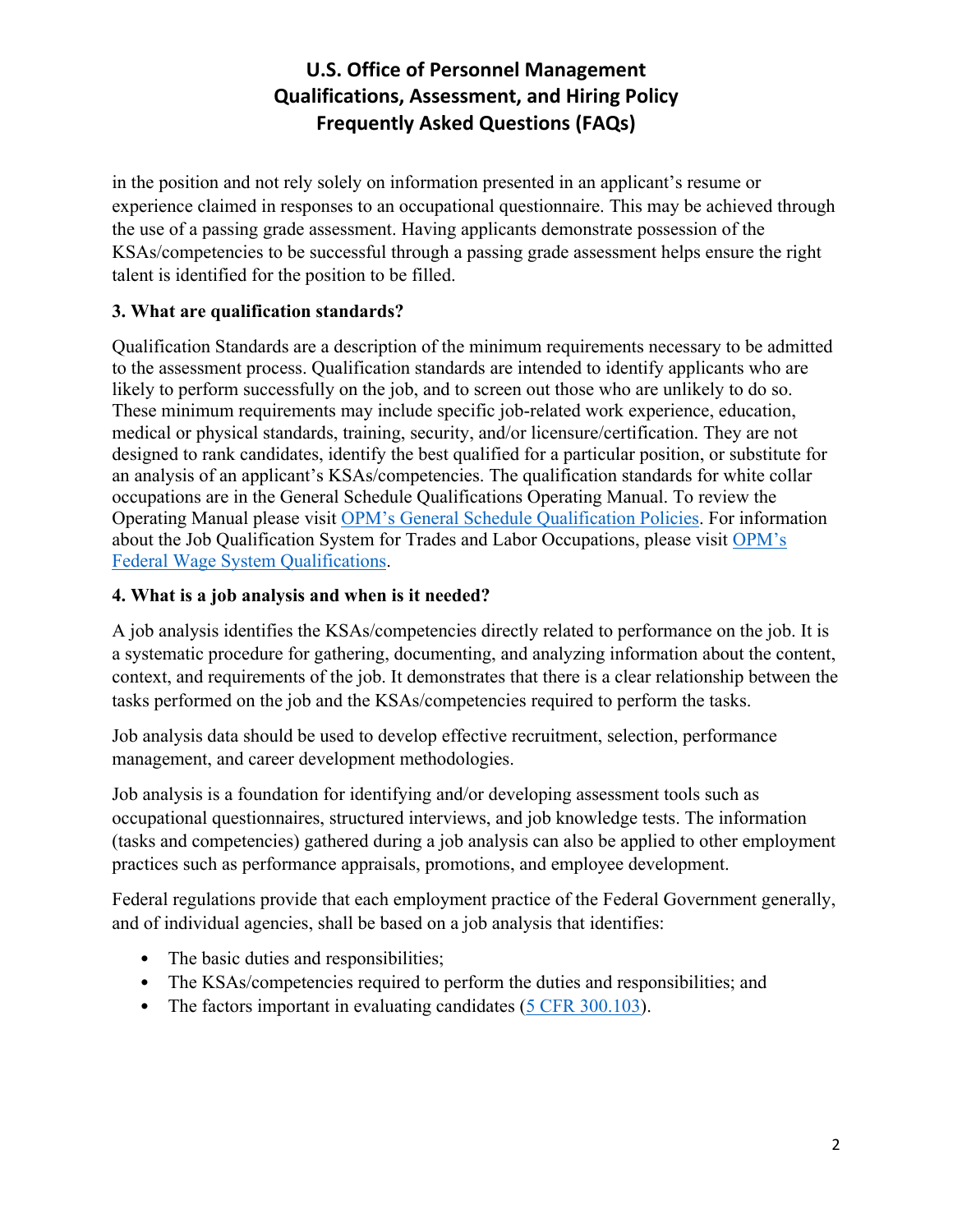Position descriptions and job postings published by agencies should be based on job analyses that emphasizes the specific skills and competencies required to perform the work of the position successfully. Agencies' analysis of work should follow the guidelines included in the *Delegated Examination Operations Handbook*.

For more information, please see the *[Delegated Examining Operations Handbook](https://www.opm.gov/policy-data-oversight/hiring-information/competitive-hiring/deo_handbook.pdf)*.

## **5. How should agencies utilize qualification standards?**

Agencies and examining offices should select the qualification standard that covers the occupational series to which a position has been classified. If there is more than one standard for an occupational series, they should select the most appropriate standard for the position(s); please see the *[Introduction to the Position Classification Standards](https://www.opm.gov/policy-data-oversight/classification-qualifications/classifying-general-schedule-positions/positionclassificationintro.pdf)*.

OPM qualification standards generally are not sufficiently specific to be used verbatim in job opportunity announcements or when examining for positions. Since a published OPM qualification standard may cover hundreds of positions in dozens of organizations, it must be broad enough to cover the range of work classified to the occupational series. Therefore, agencies and examining offices must identify through job analysis and clearly describe the specific KSAs/competencies required to qualify for the positions covered by an examination or job opportunity announcement. This will better attract applicants with appropriate qualifications to agencies, thereby greatly improving the effectiveness of the examination process. The specific requirements may be demonstrated through passing a competency-based assessment in addition to meeting any specific experience (i.e., general or specialized) and/or education requirements identified in the qualification standard.

## **6. Are there multiple ways to meet minimum qualifications?**

Most OPM qualification standards permit applicants to qualify on the basis of education/training, experience, or a combination of the two. The qualification standards include the patterns of education, training, and/or experience most commonly applicable to a particular occupational series. Some qualification standards, however, have specific educational, licensure, or certification requirements that may apply only to specific work in an occupational series.

The educational provisions referenced in an occupational qualification standard normally pertain to either high school graduation or the equivalent, or to education above the high school level (post high school education). Whether at the high school or post high school level, 5 U.S.C. 3308 prohibits requiring education for positions in the competitive service, unless OPM has determined that the duties of a scientific, technical, or professional position cannot be performed by an individual who does not have the prescribed minimum education.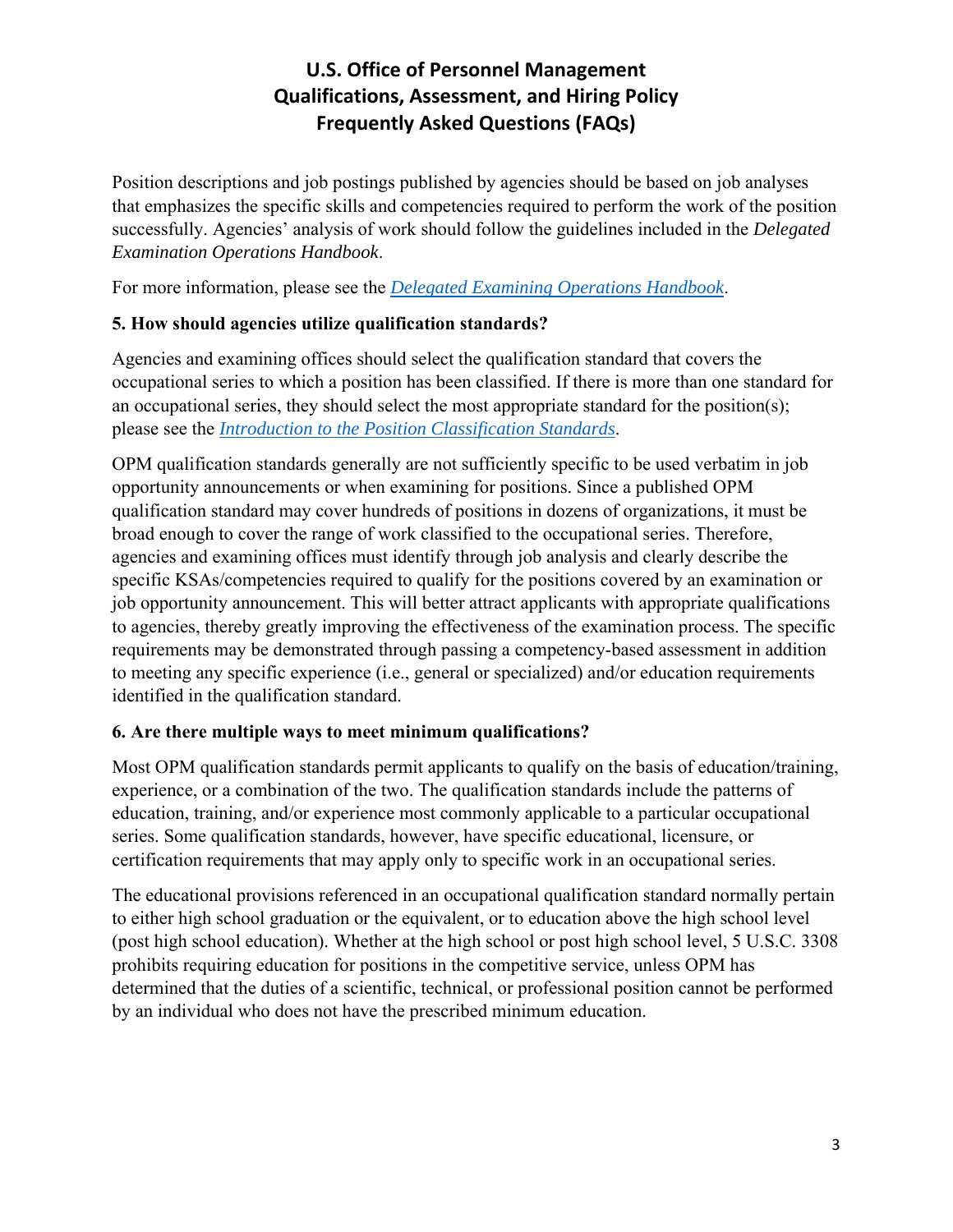Applicants for positions in some occupational series must meet certification, licensure, or registration requirements in addition to meeting experience and/or educational requirements. In other series, applicants can qualify fully on the basis of licensure, certification, registration, or special training as an alternative to experience and/or educational requirements. Such requirements or provisions are noted in the qualification standards or individual occupational requirements for those series.

Agencies are instructed in the [General Policies](https://www.opm.gov/policy-data-oversight/classification-qualifications/general-schedule-qualification-policies/#url=General-Policies) section of the [OPM General Schedule](https://www.opm.gov/policy-data-oversight/classification-qualifications/general-schedule-qualification-policies/#url=Overview)  [Qualifications Operating Manual](https://www.opm.gov/policy-data-oversight/classification-qualifications/general-schedule-qualification-policies/#url=Overview) that when interpreting and applying minimum educational requirements, it is important to recognize there are applicants who may not exactly meet the educational requirements stated for a particular series but may be demonstrably well qualified to perform the work because of exceptional experience, or a combination of education and experience. In such instances, a more comprehensive evaluation must be made of the applicant's entire background, with full consideration given to both education and experience. To be considered qualified, the applicant's work experience must reflect significant full performancelevel accomplishment directly applicable to the position to be filled. A verification by a panel of at least two persons who have professional standing in the field is required [\(OPM General](https://www.opm.gov/policy-data-oversight/classification-qualifications/general-schedule-qualification-policies/#url=Overview)  Schedule Qualifications Operating Manual, *[Interpreting minimum educational requirements](https://www.opm.gov/policy-data-oversight/classification-qualifications/general-schedule-qualification-policies/#url=Overview)*). Occupational Therapy and other health care occupations where occupational degrees (i.e., legacy degrees) have evolved over time are prime examples where agencies must apply further analysis of applicant credentials and experience to identify when basic qualifications for an occupation are met.

#### **7. How do I determine if an applicant's course work is creditable, if a qualification standard requires specific college level course work?**

A detailed review of an applicant's educational background and evidence of their completed coursework is required to determine if an applicant's course work is credible. OPM does not publish a list of acceptable college course work. Courses do not need to be directly identifiable to the fields identified in qualification standards to be acceptable. Additionally, colleges and universities do not use a standard convention for course naming and numbering aligned to the fields OPM describes in the standards. For example, one institution identifies its accounting curriculum as "AMIS" courses, standing for "accounting and management information systems." Therefore, it is neither practical nor reasonable to restrict interpretation of the word "fields" to institutional programs using precisely the same language. Instead, it is appropriate to consider the identified fields as general subject areas. If the content of a course arguably fits within the general subject area represented by one of the fields, it should qualify toward the credit-hour requirement. A human resources specialist and/or an individual with expertise in the organization must review and credit completion of required educational hours, which may include the need to review the course description whenever it is not obvious from the course title that the content fits the field. For instance, consider the following examples: a sociology course in statistics; a public administration course in quantitative techniques; and a psychology course in research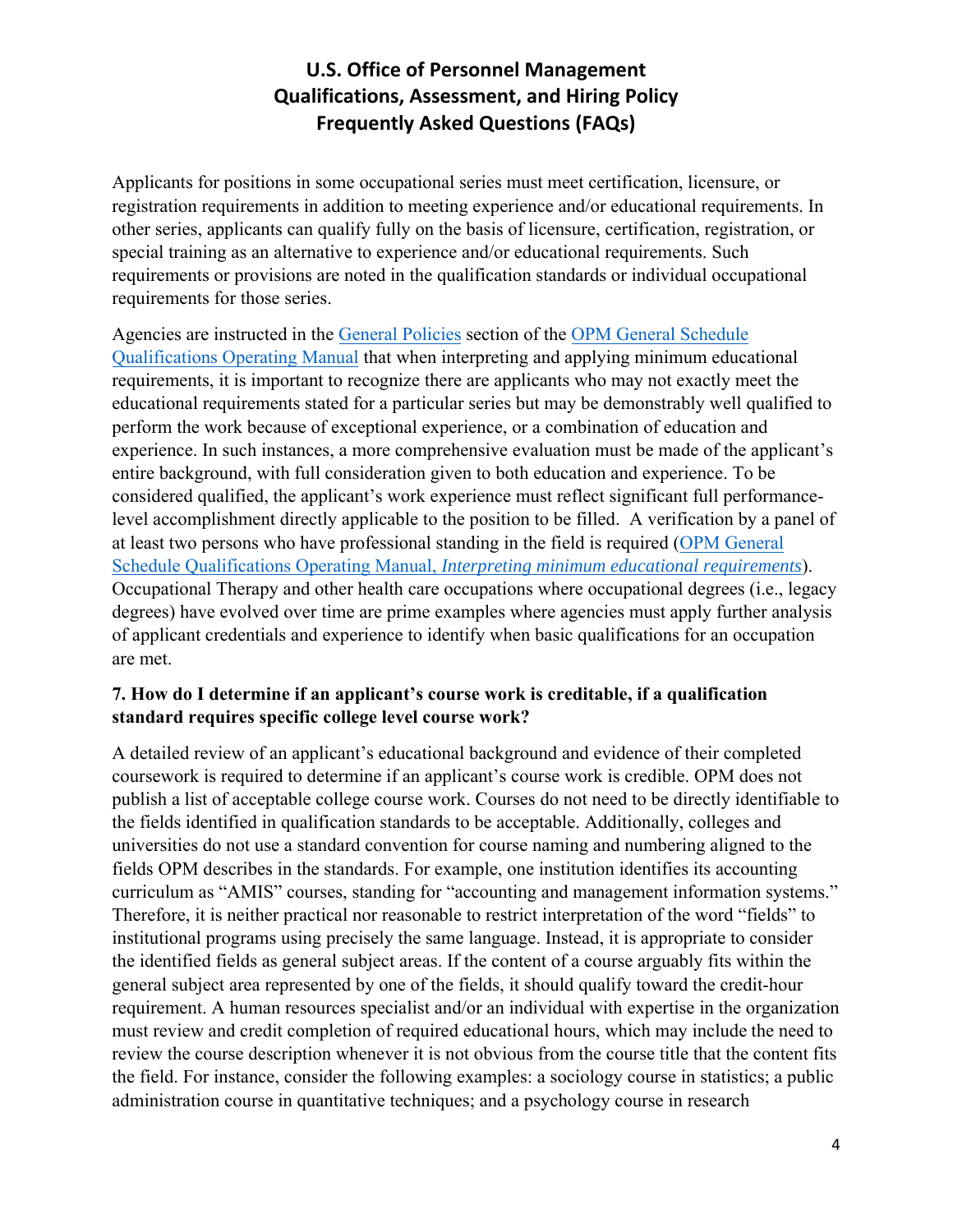methodology. If the content of these courses is comparable to or recognized by the academic institution as a substitute for courses clearly resting in the listed fields in the qualification standard, an applicant should receive credit toward the hour requirement. It is the applicant's responsibility to provide documentation or proof of having met the applicable educational provisions described in the job opportunity announcement and to furnish supporting descriptive information if credit for a course is being questioned.

## **8. When a bachelor's level degree is required, may applicants qualify with higher level degrees?**

Applicants may qualify for positions that require a bachelor's level degree as a minimum qualification with higher level or advance degrees. Agencies must base qualifications determinations on a valid job analysis. Successful completion of graduate level courses and degrees aligned with a valid job analysis should be accepted as evidence that an applicant also possesses the knowledge taught in courses at lower levels in the same field.

## **9. What is the agency's role if an applicant disputes an agency's qualification determination?**

While OPM provides Governmentwide leadership on Federal personnel policies and programs, each Federal agency has full authority and responsibility to administer and carry out its own hiring programs. This includes all aspects of the application process such as accepting and rating applications and hiring candidates to fill their positions. Final rating and selection determinations rest with the hiring agency. Agencies must have established grievance and appeal procedures for applicants. [\(5 CFR 300.104,](https://www.ecfr.gov/current/title-5/chapter-I/subchapter-B/part-300/subpart-A/section-300.104) Appeals, grievances and complaints)

## **10. May OPM qualification standards be waived or modified?**

Agencies can modify qualification requirements for certain in service placement actions (See [GS](https://www.opm.gov/policy-data-oversight/classification-qualifications/general-schedule-qualification-policies/#url=e9) Qualifications Operating Manual, 9. *[Special Inservice Placement Provisions\)](https://www.opm.gov/policy-data-oversight/classification-qualifications/general-schedule-qualification-policies/#url=e9)*. When agencies define or modify particular requirements, they are responsible for supporting and documenting their decisions.

An agency may determine that an individual can successfully perform the work of a position even though that person may not meet all the requirements in the OPM qualification standard. In that situation, agencies are authorized to modify OPM qualification standards for reassignments, voluntary changes to lower grades, transfers, reinstatements, and repromotions to a grade not higher than a grade previously held when the applicant's background includes related experience that provided the KSAs/competencies necessary for successful job performance. This authority should be used only when there is a reasonable likelihood that the employee will successfully make the transition to the new position and cannot be used for directed reassignments to positions in which an employee obviously would not be able to perform the work.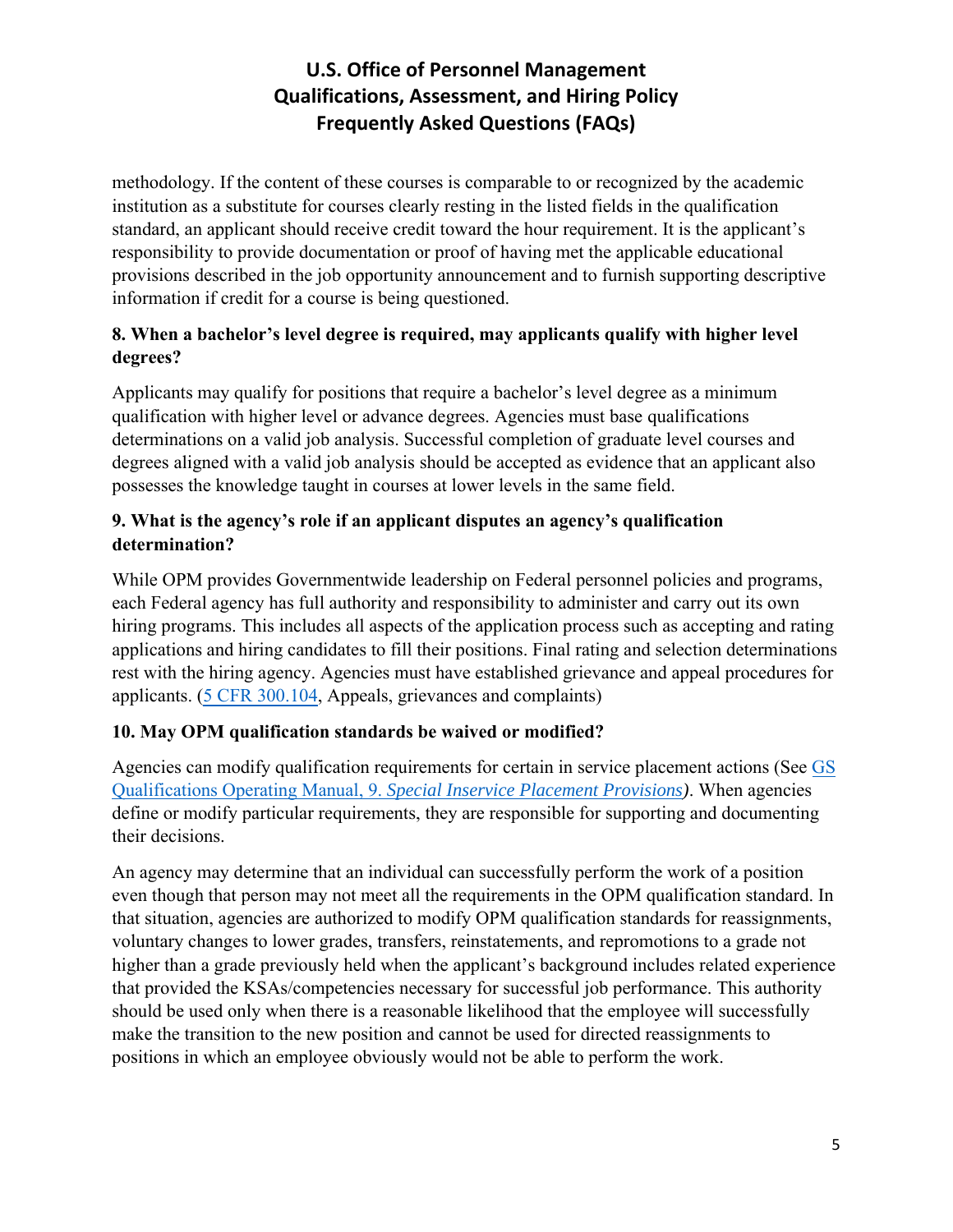This authority is not to be used for placement to a higher grade, except where the employee previously held a position at that grade or higher grade levels.

Agencies can also waive or modify qualification requirements when assigning employees in reductions in force or in lieu of reductions in force. (See [OPM guidance on reduction-in-force](https://www.opm.gov/services-for-agencies/workforce-restructuring/reductions-in-force/)  [procedures.](https://www.opm.gov/services-for-agencies/workforce-restructuring/reductions-in-force/))

Additionally, agencies may request from OPM waivers of qualification requirements for competitive actions on a case-by-case basis if, after careful analysis of applicant qualifications, it is determined that an applicant may qualify based on other qualifications gained through experience, education, or training. These requests should be routed through your agency Chief Human Capital Officer and include full justification of the circumstances. (See [GS Qualifications](https://www.opm.gov/policy-data-oversight/classification-qualifications/general-schedule-qualification-policies/#url=e9)  [Operating Manual,](https://www.opm.gov/policy-data-oversight/classification-qualifications/general-schedule-qualification-policies/#url=e9) *Waiver Request*.)

## **11. What is the difference between minimum qualifications and assessments?**

Under the Civil Service Rules promulgated by the President, pursuant to 5 U.S.C. 3301 and 3302, the purpose of minimum qualifications is merely to determine who should be admitted to or rated in examinations or assessments. Applicants are then expected to achieve a passing grade on the assessment in order to be rated and ranked.

Applicants who satisfy minimum qualification requirements are **not** automatically entitled to a qualifying score of 70 or more points, out of 100, in an assessment process that uses a numerical rating procedure, nor are they entitled to placement in a quality category under a category rating process. Screening on minimum qualifications is **not** the same as assessing applicants on the competencies necessary to perform the job. Screening minimum qualifications on an occupational questionnaire is important, but a "deeper dive" is required in order to address the actual competencies that have been rated as critical for the job, and to evaluate who is genuinely qualified to perform the particular position (i.e., those who achieve a passing grade on the assessment) and then to assess their relative levels of qualification beyond the passing level.

Here is an example.

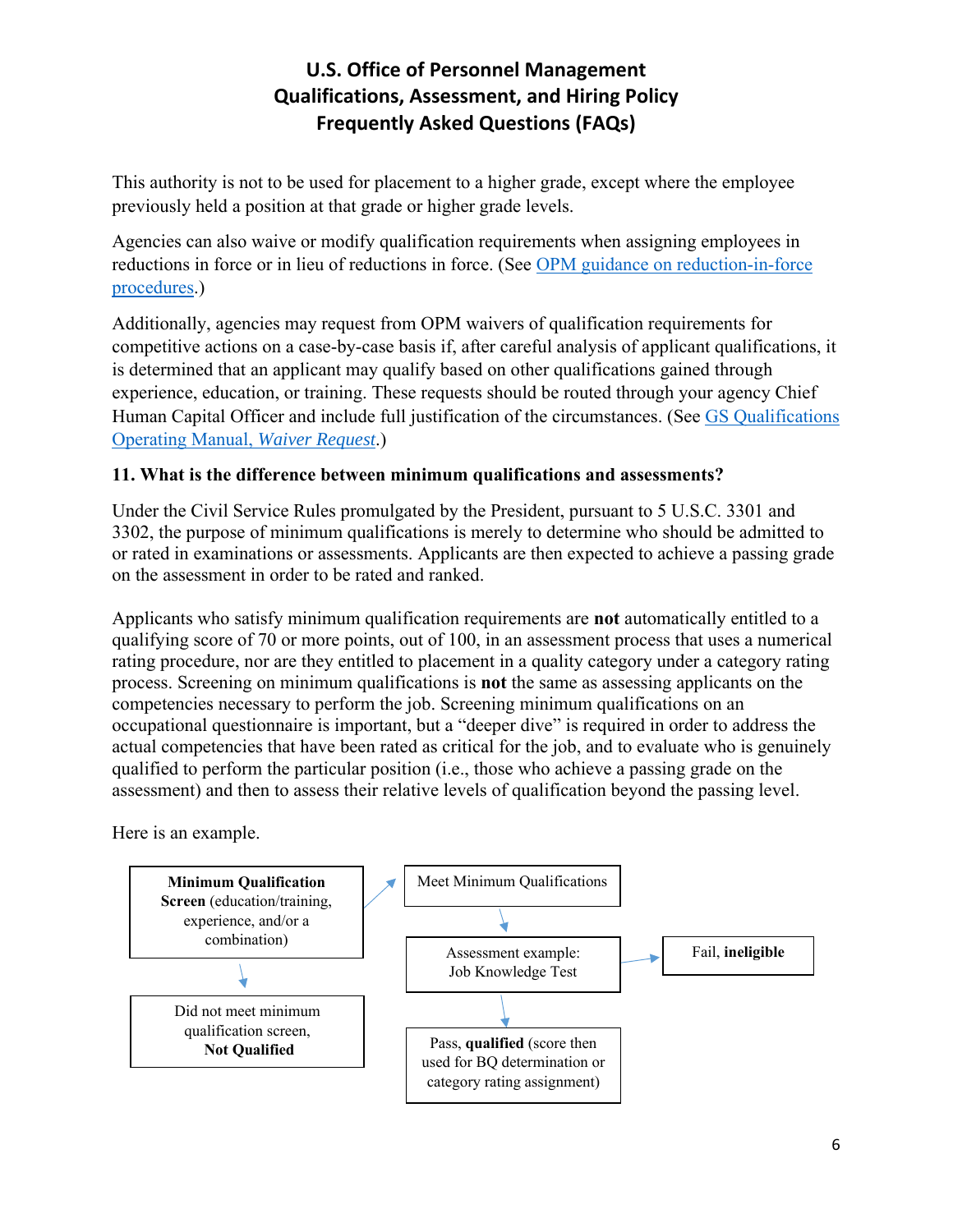Please see the definition for minimum qualifications and assessments in the GS Qualifications Operating Manual and the use of passing scores with additional examples in Chapter 5 of the *[Delegated Examining Operations Handbook](https://www.opm.gov/policy-data-oversight/hiring-information/competitive-hiring/deo_handbook.pdf)*.

## **Assessment Policy**

### **12. What is personnel assessment?**

Personnel assessment refers to any method of collecting information on an individual's KSAs/competencies for the purpose of making a selection decision. Selection decisions include, but are not limited to, hiring, placement, promotion, referral, retention, and entry into programs leading to advancement (e.g., apprenticeship, training, career development). Selecting qualified applicants is a critical step in building a talented and committed workforce, supporting an effective organizational culture, and enhancing the overall performance of the agency.

While many applicants may apply for any particular position, quantity does not guarantee quality. Rigorous assessment procedures can be a cost-effective tool in narrowing down large applicant pools. Good assessment tools can also make the selection decision process more efficient because less time and fewer resources are expended dealing with applicants whose qualifications do not match what is needed by the agency.

Effective personnel assessment involves a systematic approach towards gathering information about applicants' job qualifications. Factors contributing to successful job performance (e.g., oral communication, problem solving) are identified using a process called [job analysis.](https://www.opm.gov/policy-data-oversight/assessment-and-selection/assessment-glossary/#JobAnalysis) A job analysis identifies the duties performed on the job and the competencies needed for effective job performance. Basing personnel assessments closely on job analysis results makes the connection between job requirements and personnel assessment tools not only valid, but more transparent, thereby improving the perceived fairness of the assessment process.

#### **13. What are personnel assessment tools?**

Generally speaking, an assessment tool is any test or procedure administered to individuals to evaluate their *job-related* competencies, interests, or fitness for employment. The accuracy with which applicant assessment scores can be used to forecast performance on the job is the tool's most important characteristic, referred to as [predictive validity](https://www.opm.gov/policy-data-oversight/assessment-and-selection/assessment-glossary/#Predictive) (Schmidt & Hunter, 1998).

Not all assessment tools are appropriate for every job and organizational setting. Agencies must consider a number of factors in determining the most appropriate assessment strategy for a particular situation. These considerations include timetables for filling positions, available staff, financial resources, number of positions to be filled, and the nature and complexity of the work performed in the positions to be filled.

A discussion of assessment tools can be found in Chapter 2, Section C in the *[Delegated](https://www.opm.gov/policy-data-oversight/hiring-information/competitive-hiring/deo_handbook.pdf)  [Examining Operations Handbook](https://www.opm.gov/policy-data-oversight/hiring-information/competitive-hiring/deo_handbook.pdf)*.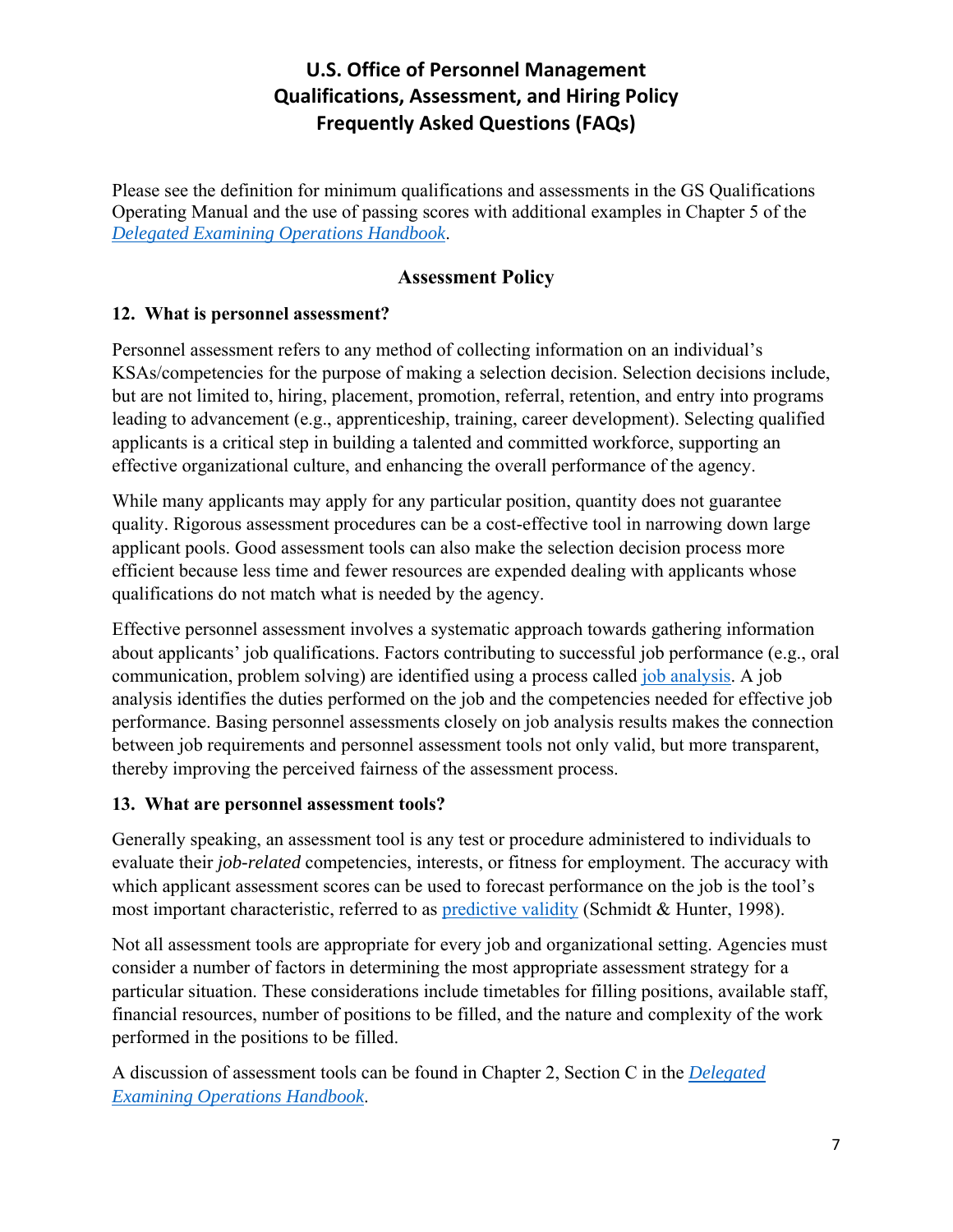Reference: Schmidt, F. L., & Hunter, J. E. (1998). The validity and utility of selection methods in personnel psychology: Practical and theoretical implications of 85 years of research findings. *Psychological Bulletin, 124, 262-274.*

#### **14. What are the steps to effective personnel assessment?**

Briefly, the first step to creating an effective personnel assessment is conducting (or having) a valid, current [job analysis](https://www.opm.gov/policy-data-oversight/assessment-and-selection/assessment-glossary/#JobAnalysis) to accurately reflect KSAs/competencies of the position being filled. The second step is to use the information gathered from the job analysis to create an assessment used to demonstrate that an applicant possesses the right KSAs/competencies to be successful in the position and to rate/rank applicants.

After an initial screening has been completed to determine whether minimum qualifications are met, agencies can employ [assessment methods](https://www.opm.gov/policy-data-oversight/assessment-and-selection/other-assessment-methods/) (e.g., [occupational questionnaire\)](https://www.opm.gov/policy-data-oversight/assessment-and-selection/occupational-questionnaires/) including those that may be more resource-intensive, such as [structured interviews](https://www.opm.gov/policy-data-oversight/assessment-and-selection/structured-interviews/) and [work sample tests,](https://www.opm.gov/policy-data-oversight/assessment-and-selection/other-assessment-methods/work-samples-and-simulations/) to determine whether the candidate can achieve a passing score, and assess the relative degree to which the applicant possesses the KSAs/competencies required for the position.

Detailed information on [Designing an Assessment Strategy](https://www.opm.gov/policy-data-oversight/assessment-and-selection/assessment-strategy/) and [Other Assessments Methods](https://www.opm.gov/policy-data-oversight/assessment-and-selection/other-assessment-methods/) are available on OPM's Assessment and Selection website.

### **15. How many assessments should I use in my assessment process? What is the difference between a multiple assessment and multiple hurdle approach?**

One key consideration is the number of assessment tools to include in the process. Using a variety of assessments tends to improve the validity of the process and will provide information on different aspects of an applicant's likely job performance. Using a single measure will tend to identify applicants who have strengths in a specific area but may overlook applicants who have high potential in other areas. A multiple assessment approach is the use of two or more assessments in the hiring process. The use of multiple hurdles involves the administration of assessments in sequential steps. After each assessment, candidates' scores that fall below a predetermined threshold are eliminated and should not proceed to the next steps.

Assessing applicants using multiple methods will reduce errors because people may respond differently to different methods of assessment. For example, some applicants who excel at written tests may be too nervous to do well in interviews, while others who suffer from test anxiety may give impressive interviews.

Another advantage of using a variety of assessment methods is the use of a multiple hurdle or progressive hurdle approach. The least expensive assessments (occupational questionnaire) can be used first to pare down the applicant pool. More labor-intensive and time-consuming (structured interviews) procedures can be introduced at a later stage when there are fewer candidates to evaluate.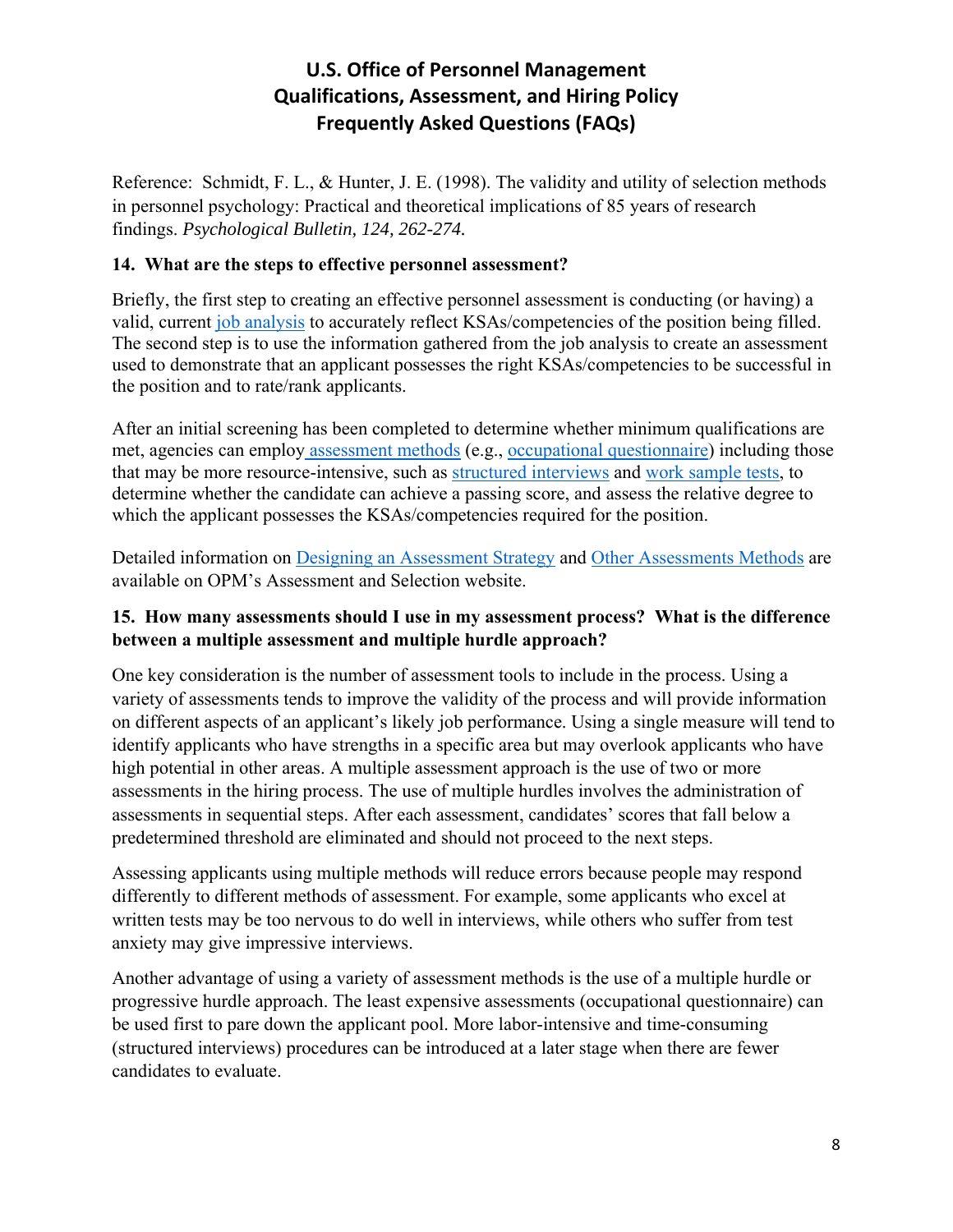Considering which assessment methods best measure identified KSAs/competencies within the process should help you develop an assessment process well-suited to your agency's hiring needs.

When designing an assessment strategy, the use of multiple assessments or multiple hurdles must align with your hiring situation. Low volume hiring or entry level work may not require the use of a multiple hurdle approach. The OPM's *[Assessment and Selection](https://www.opm.gov/policy-data-oversight/assessment-and-selection/)* website, section *[Designing](https://www.opm.gov/policy-data-oversight/assessment-and-selection/assessment-strategy/)  [an Assessment Strategy](https://www.opm.gov/policy-data-oversight/assessment-and-selection/assessment-strategy/)* includes key areas of consideration and resources for designing an assessment strategy.

Please see the Hiring Process Options in Chapter 5, Section B of the *[Delegated Examining](https://www.opm.gov/policy-data-oversight/hiring-information/competitive-hiring/deo_handbook.pdf)  [Operations Handbook](https://www.opm.gov/policy-data-oversight/hiring-information/competitive-hiring/deo_handbook.pdf)* for hiring scenarios using multiple assessment and multiple hurdle approaches which includes the application of veterans preference, when appropriate.

## **16. What is a competency and what is competency-based assessment?**

OPM defines a competency as a measurable pattern of knowledge, skills, abilities, behaviors, and other characteristics that an individual needs to perform work roles or occupational functions successfully. Competencies specify the "how" of performing job tasks, or what the person needs to do the job successfully (Shippmann et al., 2000). Competencies represent a whole-person approach to assessing individuals. Competency-based assessments test whether applicants meet the standards of performance required for a given job.

Competencies tend to be either general or technical. General competencies reflect the cognitive and social capabilities (e.g., problem solving, interpersonal skills) required for job performance in a variety of occupations. On the other hand, technical competencies are more specific as they are tailored to the particular knowledge and skill requirements necessary for a specific job. OPM has conducted a number of occupational studies to identify competencies for many Federal occupations. These competencies are available in the *[Delegated Examining Operations](https://www.opm.gov/policy-data-oversight/hiring-information/competitive-hiring/deo_handbook.pdf)  [Handbook](https://www.opm.gov/policy-data-oversight/hiring-information/competitive-hiring/deo_handbook.pdf)*.

Reference: Shippman, J. S., Ash, R. A., Carr, L., Hesketh, B., Pearlman, K., Battista, M., Eyde, L. D., Kehoe., J., Prien, E. P., & Sanchez, J. I. (2000). The practice of competency modeling. *Personnel Psychology, 53*, 703-740.

## **17. How do I determine which competencies are needed for the position?**

A job analysis identifies the job tasks, roles, and responsibilities of the incumbent performing the job, as well as the competencies required for performance, the resources used during performance, and the context (or environment) in which performance occurs. As such, a job analysis demonstrates the clear connection between job tasks and the competencies necessary to perform those tasks.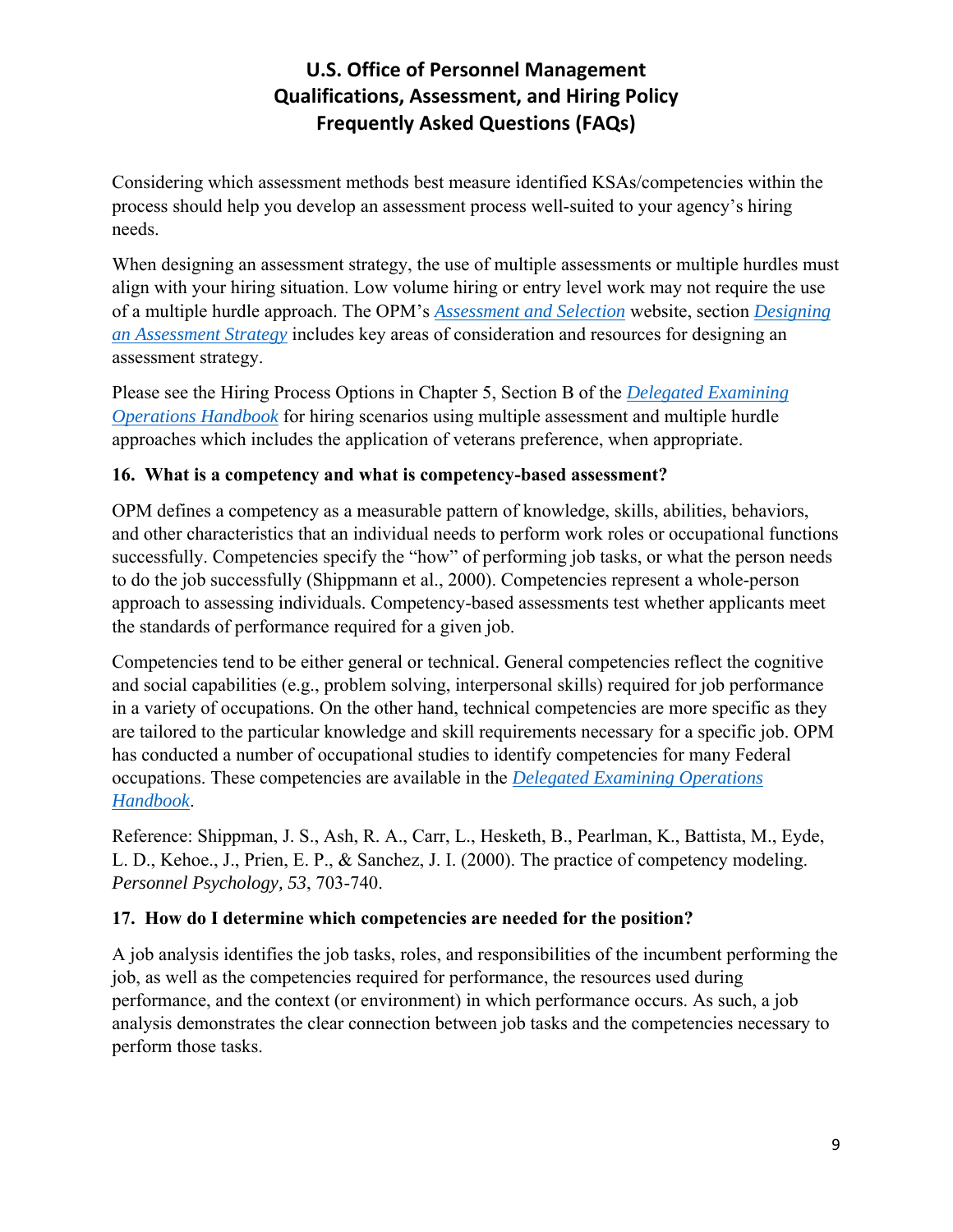Conducting a [job analysis](https://www.opm.gov/policy-data-oversight/assessment-and-selection/assessment-glossary/#JobAnalysis) involves collecting information from job experts. The term subject matter expert (SME) is properly applied to anyone who has direct, up-to-date experience of a job and is familiar with all of its tasks. The person might currently hold the job or supervise the job. SMEs help identify the job's critical tasks, roles, and responsibilities and the competencies needed for successful performance. Critical incidents (i.e., examples of particularly effective or ineffective work behaviors) are also developed in some cases to describe essential job functions.

Documentation of the job analysis process and the linkages between job tasks, competencies, and selection tool content are essential to ensure an assessment strategy meets legal and professional guidelines. Please refer to Appendix D on conducting a job analysis in OPM's *[Delegated](https://www.opm.gov/policy-data-oversight/hiring-information/competitive-hiring/deo_handbook.pdf)  [Examining Operations Handbook](https://www.opm.gov/policy-data-oversight/hiring-information/competitive-hiring/deo_handbook.pdf)* and [Job Analysis](https://www.opm.gov/policy-data-oversight/assessment-and-selection/job-analysis/) on OPM's Assessment and Selection website for more information.

### **18. Are all competencies rated as important to job performance appropriate for selection purposes?**

When assessing the appropriateness of an employee selection procedure, it is important to distinguish between competencies that are needed upon entry to the job and those that are acquired after selection, either through on-the-job experience or training. Only those competencies that applicants are expected to possess the first day on the job are appropriate to use for selection purposes.

Conversely, those competencies that employees will be expected to learn on the job should not be the subject of an employee selection requirement. Competencies not considered essential on the first day of the job – even those that eventually will be critical for job performance – can unfairly eliminate otherwise qualified applicants.

Please see Appendix D in the *[Delegated Examining Operations Handbook](https://www.opm.gov/policy-data-oversight/hiring-information/competitive-hiring/deo_handbook.pdf)* for more information regarding competency importance and ratings.

## **19. Am I required to conduct a job analysis each time a position comes open?**

No, you do not need to conduct a new job analysis each time you fill a position. However, if the position is unlike any other position in your agency or if the nature of the position is such that its requirements are likely to change with relative frequency (e.g., information technology positions), you should review the position at least annually to ensure that your selection tools are still valid (and, for positions with requirements that change less frequently, you should still review the position as appropriate). After performing the review through HR and hiring manager collaboration, you can determine whether a new or updated job analysis is needed.

For more information regarding job analysis, please visit [OPM's Assessment and Selection](https://www.opm.gov/policy-data-oversight/assessment-and-selection/job-analysis/)  [website](https://www.opm.gov/policy-data-oversight/assessment-and-selection/job-analysis/) and the *[Delegated Examining Operations Handbook](https://www.opm.gov/policy-data-oversight/hiring-information/competitive-hiring/deo_handbook.pdf)*.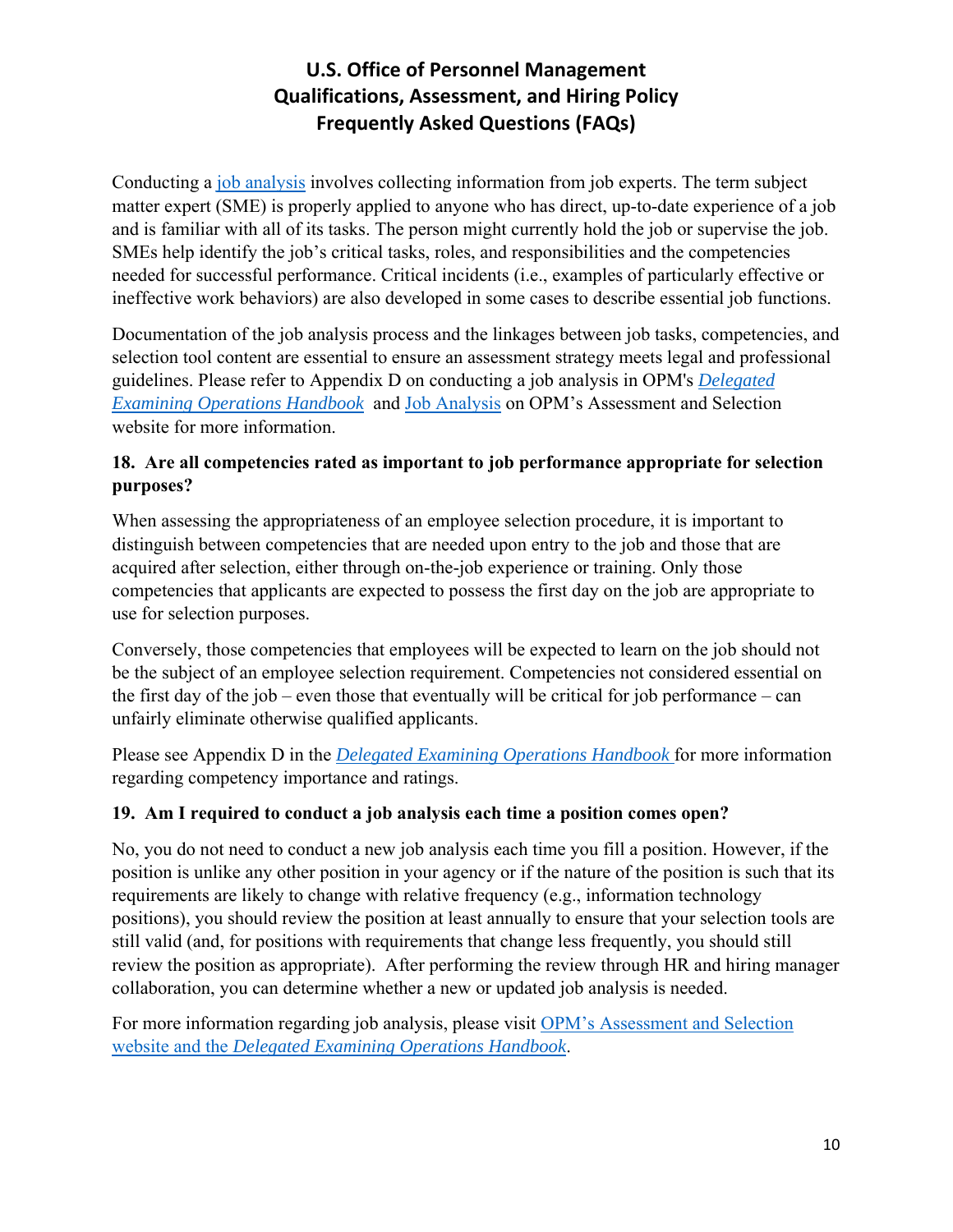#### **20. To make gathering tasks and competencies for a job analysis easier, are there free task and/or competency "banks" available to the public?**

There are many resources and websites you can use to gather tasks and competencies. While none listed here are a substitute for a comprehensive environmental scan (except for OPM's Selection and Assessment website), they can provide a good starting point for your job analysis.

Some of these resources include:

- o [OPM's Assessment and Selection Competencies \(opm.gov\)](https://www.opm.gov/policy-data-oversight/assessment-and-selection/competencies/)
- o [Occupational Information Network \(O\\*Net\)](http://online.onetcenter.org/)
- o [Department of Labor's Competency Model Clearinghouse \(CareerOneStop\)](https://www.careeronestop.org/competencymodel/home.aspx)
- o [National Institutes of Health's Competencies Dictionary](http://hr.od.nih.gov/workingatnih/competencies/core/default.htm)

#### **21. Can agencies develop their own assessments? If so, what should an agency consider when developing an assessment?**

Yes, agencies can develop – or purchase – their own assessments as long as the development, validation, and use of the assessments are consistent with:

- $\circ$  [5 CFR 300.103;](https://www.govinfo.gov/content/pkg/CFR-2020-title5-vol1/pdf/CFR-2020-title5-vol1-sec300-103.pdf)
- o Chapter 2, Section C, of the *[Delegated Examining Operations Handbook](https://www.opm.gov/policy-data-oversight/hiring-information/competitive-hiring/deo_handbook.pdf)*; and
- o The technical standards in the *[Uniform Guidelines on Employee Selection Procedures](https://www.govinfo.gov/content/pkg/CFR-2020-title29-vol4/pdf/CFR-2020-title29-vol4-sec1607-1.pdf)*.

Detailed information on assessment method considerations can be found in OPM's **[Assessment](http://www.opm.gov/policy-data-oversight/assessment-and-selection/reference-materials/assessmentdecisionguide.pdf)  [Decision Guide](http://www.opm.gov/policy-data-oversight/assessment-and-selection/reference-materials/assessmentdecisionguide.pdf)**. The guide covers the essential concepts behind personnel assessment and will allow your agency to:

- o Learn about the benefits and limitations of various assessment methods and strategies;
- o Evaluate and implement assessment tools that help improve the match between jobs and employees; and
- o Become familiar with the professional and legal guidelines to follow when administering an assessment program.

The guide also contains an extensive list of resource materials if you need more information on a particular topic and a glossary for quick clarification of assessment terms and concepts.

If an agency is interested in purchasing an assessment, Appendix B of the *[Delegated Examining](https://www.opm.gov/policy-data-oversight/hiring-information/competitive-hiring/deo_handbook.pdf)  [Operations Handbook](https://www.opm.gov/policy-data-oversight/hiring-information/competitive-hiring/deo_handbook.pdf)* lists criteria you may want to consider when choosing an assessment vendor. Under delegated examining, the decision to administer assessments for particular occupations and the responsibility to defend the use of those assessments rests with the agencies. Also, many vendors offer professionally developed assessments, including [OPM.](http://www.opm.gov/services-for-agencies/assessment-evaluation/)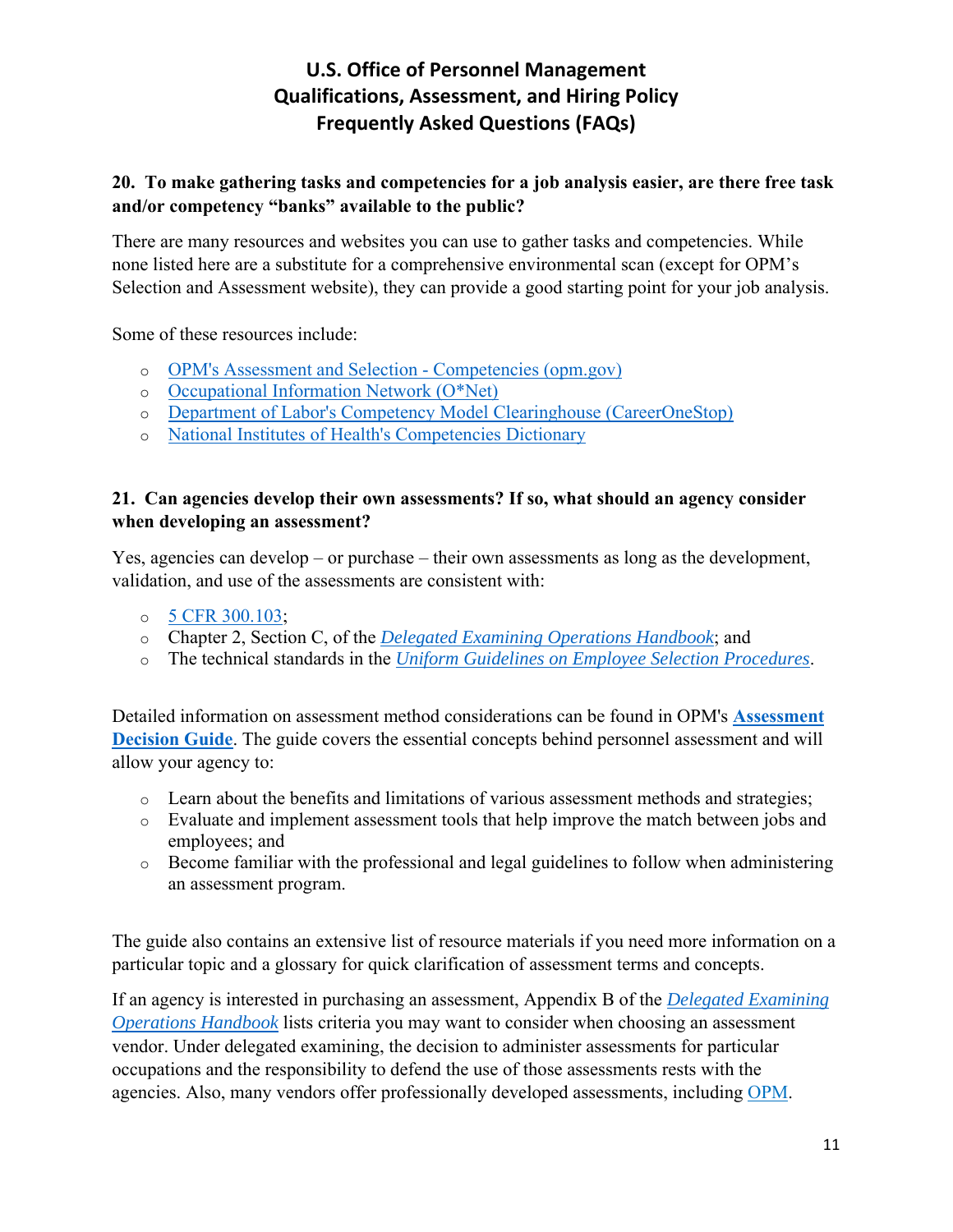**22. On December 29, 2021, OPM issued [Updated Interim Guidance on EO 13932](https://www.chcoc.gov/content/updated-interim-guidance-eo-13932-modernizing-and-reforming-assessment-and-hiring-federal) to provide an extension that requires agencies to fully implement their assessment strategies in two phases: By May 30, 2022, agencies must comply with the requirements of EO 13932 in at least 50% of the instances in which they assess individuals for jobs and full compliance of the EO by December 31, 2022. Will OPM provide guidance to agencies on the use of assessments to continue towards compliance?** 

In support of your agency's continued implementation of EO 13932, OPM will also host sessions with agencies and provide additional policy and compliance guidance, including tools and resources to meet the requirements of the EO.

The aforementioned sessions and further policy guidance will be informed by multiple OPM sessions previously held with Federal agencies, data and information collected from Federal agencies, as well as engagement activities with agency talent teams and Chief Human Capital Officers.

## **Hiring Policy**

### **23. How do the new qualification and assessment policies impact non-competitive actions, such as reassignments and transfers?**

There is no change to how agencies effect non-competitive actions. Appointments to competitive service positions must be made from individuals who meet OPM qualifications, with limited exceptions. When filling positions non-competitively, agencies must determine selectees meet the qualification requirements of the position through meeting the education and/or experience requirements described in the OPM Qualification Standard for the occupation at the grade level of the position being filled. Agencies have the option to verify, through use of a passing grade assessment, that an individual has the right KSAs/competencies to be successful in the position. This additional assessment is optional.

## **24. How do the new qualification and assessment policies impact selections under special appointing authorities?**

There is no change to how agencies use special appointing authorities. Appointments to competitive service positions must be made from individuals who meet OPM qualifications, with limited exceptions. When filling positions under special appointing authorities, agencies must follow the specific requirements of the authority being used. Agencies must ensure selectees meet the qualification requirements of the position by meeting the education and/or experience requirements described in the OPM General Schedule Qualification Standard for the occupation at the grade level of the position being filled; and through use of a passing grade assessment that indicates an individual has the needed KSAs/competencies to be successful in the position, if used. Additional assessment for rating and ranking purposes would depend on the requirements of the appointing authority used.